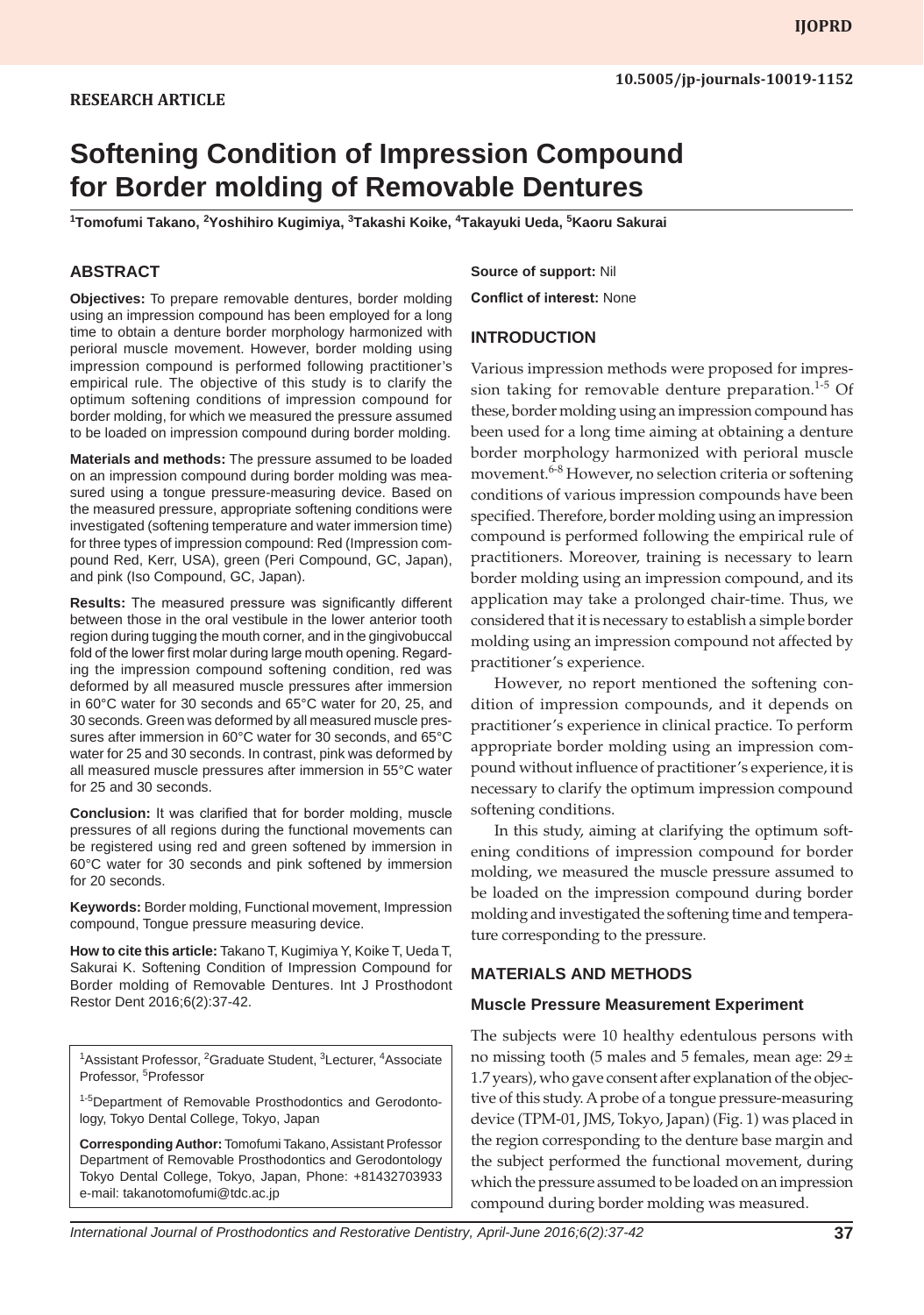#### *Tomofumi Takano et al*



**Fig. 1:** The digital tongue pressure gauge and probe **Fig. 2:** Attitude in muscle pressure measurement

The pressure was measured in seven regions: The mucobuccal folds of the upper and lower bilateral first molars; mouth floor of the bilateral lower first molars; and mucolabial fold of lower anterior region. In the mucobuccal folds of the upper and lower bilateral first molars and mouth floor of the bilateral lower first molars, the pressure was measured separately on the habitual and nonhabitual masticatory sides in each subject. The functional movements performed by the subjects during measurement were large mouth opening and sucking in the upper mucobuccal folds, swallowing and anterior and lateral protrusions of the tongue in the mouth floor of the lower first molars, large mouth opening, tugging of the mouth corner, sucking, and swallowing in the lower mucobuccal folds, and tugging of the mouth corner in the mucolabial fold of lower anterior region. The subjects sufficiently practiced the functional movements while holding the tongue pressure probe in the measurement regions prior to measurement. The maximum pressure loaded on the tongue pressure probe was measured during the functional movements in each measurement region (Fig. 2). The measurement was repeated 10 times with 10-minute intervals in each region in consideration of recovery of mucosal distortion and muscle fatigue. This study was performed after approval by the Ethics Committee of Tokyo Dental College (approval number 350).

In statistical analysis, the maximum pressure in each measurement region was analyzed using one-way analysis of variance followed by Bonferroni's test ( $\alpha$ =0.05) using Statistical Package for the Social Sciences (IBM SPSS Statistics, IBM, NY, USA).

#### **Softening/Pressure Experiment of Impression Compound**

Softening/pressure experiments were performed using three types of impression compound: Red (Impression



compound red sticks, Kerr, USA), green (Peri compound, GC, Japan), and pink (Iso compound, GC, Japan). The impression compound was molded into a columnar shape with an 8-mm diameter and 10-mm length as an experimental sample.

The experimental pressure device was prepared using acrylic resin (Tray resin, SHOFU INC, Japan) (Fig. 3). The lower plate of the experimental pressure device was given a semicircular ditch with an 8-mm diameter on which the lower half of the sample could be set.

The impression compound was immersed in warm water in a thermostatic bath. It was then taken out and set on the experimental pressure device within 5 seconds. The compound was pressed at a pressure specified based on the results of the muscle pressure measurement experiment for 15 seconds. The upper plate of the experimental pressure device was pressed using a digital force gauge (DPS-5R, Imada Co., Ltd., Aichi, Japan) fixed on an electric measurement stand (MV-100, Imada Co., Ltd., Aichi, Japan) through the tongue pressure probe. When the pressure was applied to an impression



**Fig. 3:** Equipment for crimping

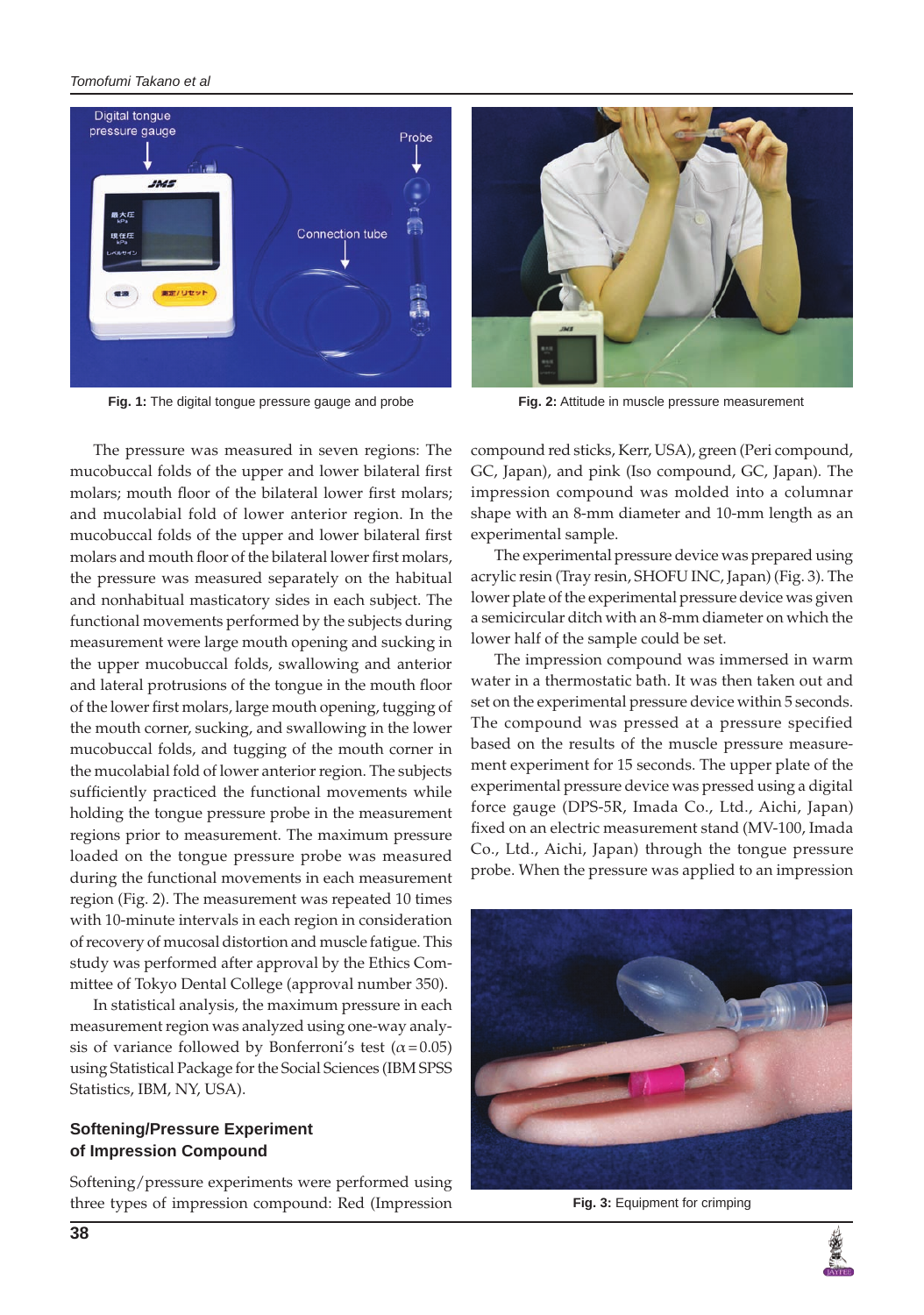#### *Softening Condition of Impression Compound for Border molding of Removable Dentures*



**Fig. 4:** The digital force gauge and digital tongue pressure gauge in pressure contact

compound, the tongue pressure probe was fixed to the upper surface of the upper plate of the device, and pressure was confirmed using the tongue pressure measuring device (Fig. 4).

After completion of pressure loading, the occurrence of deformity of the sample was recorded. The deformity was defined as contact between the upper and lower plates of the pressure device on which the sample was placed 15 seconds after initiation of pressure loading. The measurement was repeated 10 times at each pressure, and the occurrence of deformity was recorded. The softening/pressure experiments were performed in a  $23 \pm 2$ °C laboratory.

The experimental conditions were set based on the results of preliminary experiments. The water temperature for immersion and softening of impression compounds was set at  $55 \pm 2$ ,  $60 \pm 2$ , and  $65 \pm 2$ °C; the water was stirred every 5 minutes to prevent biased

temperature, and also the water temperature was measured. The immersion time was set at 20, 25, and 30 seconds. The pressure load was set between the maximum and minimum values on the muscle pressure measurement experiment: 2.5, 3.7, 4.0, 4.7, 7.0, and 8.1 kPa.

#### **RESULTS**

#### **Muscle Pressure Measurement Experiment**

The results of the muscle pressure measurement experiment are shown in Graph 1. The highest pressure (8.13 kPa) was measured in the mucolabial fold of lower anterior region during tugging the mouth corner, and the lowest (2.54 kPa) was measured on the nonhabitual masticatory side of the mucobuccal fold of the lower first molar region during large mouth opening.

No significant difference was noted in the muscle pressure between the habitual and nonhabitual masticatory sides.

## **Softening/Pressure Experiment of Impression Compound**

The results of the softening/pressure experiment are shown in Table 1. Red was deformed by all pressures after immersion in 60°C water for 30 seconds and 65°C water for 20, 25, and 30 seconds. Green was deformed by all pressures after immersion in 60°C water for 30 seconds and 65°C water for 25 and 30 seconds. In contrast, pink was deformed by all pressures after immersion in 55°C water for 25 and 30 seconds, but it was already deformed before pressure loading after immersion in 60°C water for 25 and 30 seconds and 65°C water for 20, 25, and 30 seconds, showing that it was softened too much for border molding.



**Graph 1:** Pressure at the time of function movement

*International Journal of Prosthodontics and Restorative Dentistry, April-June 2016;6(2):37-42* **39**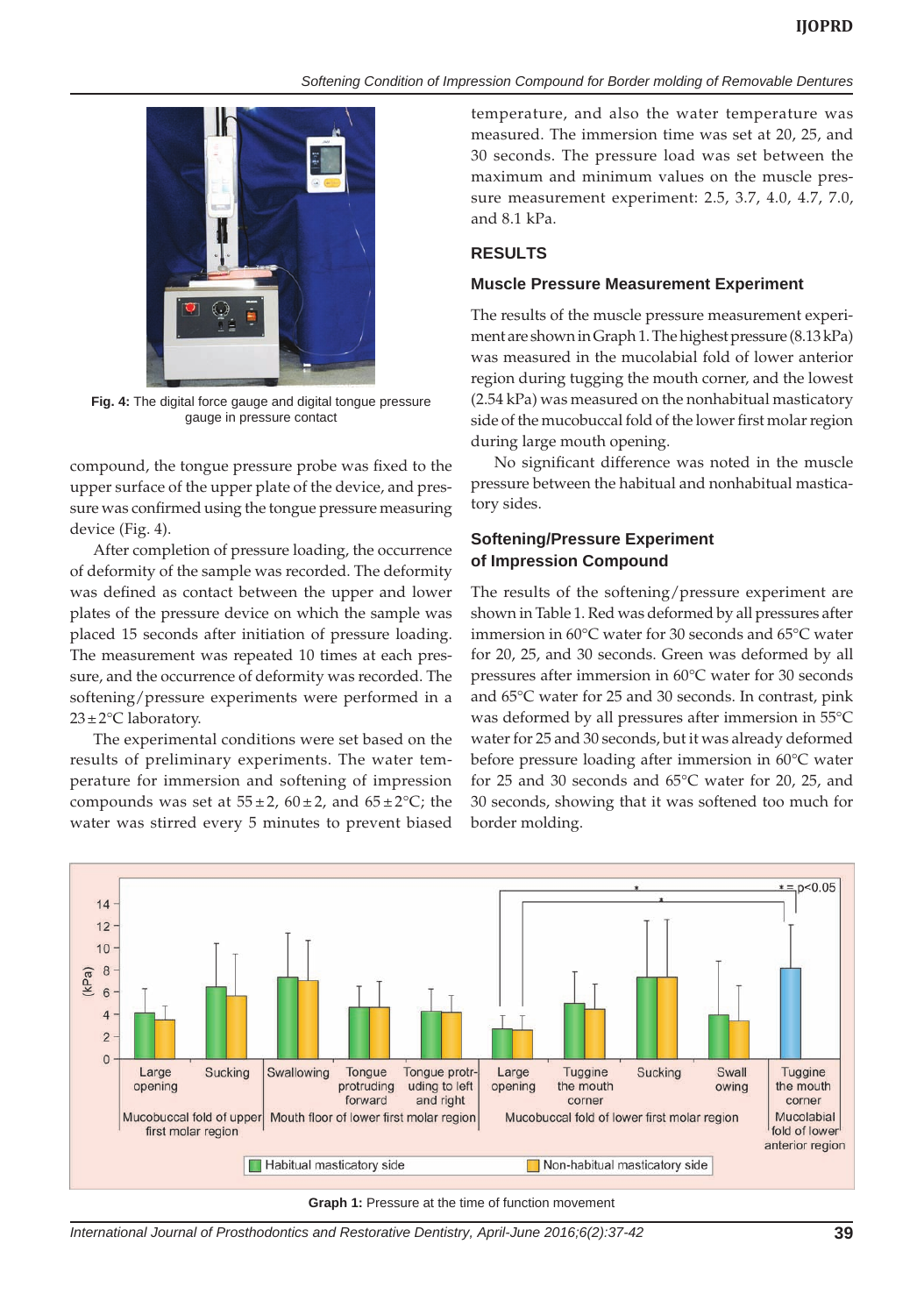#### *Tomofumi Takano et al*

|  | <b>Red</b> |    |                 |          |                 |  | <b>Table 1:</b> Result of the softening-crimping experiment<br>Green |    |                                        |                           |    |  |
|--|------------|----|-----------------|----------|-----------------|--|----------------------------------------------------------------------|----|----------------------------------------|---------------------------|----|--|
|  |            |    | Temperture (°C) |          |                 |  |                                                                      |    | Temperture (°C)                        |                           |    |  |
|  |            |    | 55              | 60       | 65              |  |                                                                      |    | 55                                     | 60                        | 65 |  |
|  | Time(S)    | 20 | $\times$        | ×        | O               |  | Time(S)                                                              | 20 | $\times$                               | $\times$                  | ×  |  |
|  |            | 25 | $\pmb{\times}$  | $\times$ | O               |  |                                                                      | 25 | $\boldsymbol{\mathsf{x}}$              | $\boldsymbol{\mathsf{x}}$ | O  |  |
|  |            | 30 | $\times$        | $\circ$  | $\circ$         |  |                                                                      | 30 | $\boldsymbol{\mathsf{x}}$              | O                         | Ω  |  |
|  | Pink       |    |                 |          |                 |  |                                                                      |    |                                        |                           |    |  |
|  |            |    |                 |          | Temperture (°C) |  | $\times$ : Not defoming<br>$\bigcirc$ : Deforming                    |    |                                        |                           |    |  |
|  |            |    | 55              | 60       | 65              |  |                                                                      |    | $\triangle$ : Deforming before loading |                           |    |  |
|  | Time(S)    | 20 | $\times$        | O        | Δ               |  |                                                                      |    |                                        |                           |    |  |
|  |            | 25 | O               | Δ        | Δ               |  |                                                                      |    |                                        |                           |    |  |
|  |            | 30 | O               | Δ        | Δ               |  |                                                                      |    |                                        |                           |    |  |

#### **DISCUSSION**

Methods using an individual tray and impression compound are widely employed to take an impression for denture preparation, $9-12$  in which the final impression is taken using a precise impression material with high fluidity after border molding using an impression compound and an individual tray prepared with acrylic resin. According to Petropoulos and Rashedi,<sup>13</sup> impression taking using an individual tray and compound is taught in 43 of 44 universities in the United States, and 28 schools use an impression compound as a border molding material. Border molding using an impression compound is recognized as a method with high educational effect because the denture border morphology is prepared by repeating the addition and removal of an impression compound while confirming and learning the relationship between the anatomical and physiological requirements of the oral regions and the outer shape of the denture border. This may be the reason why many universities incorporate border molding using an impression compound in their study curriculum.

However, impression compounds require time to learn their handling, and many general dentists may have to establish a simple border molding method to appropriately perform border molding using an impression compound.

At present, how to select one from various impression compounds corresponding to the individual targets or appropriate softening conditions has not been specified, and there are only a few reports on its characteristics.<sup>14,15</sup> Thus, we considered that measurement of muscle pressure assumed to be loaded on an impression compound during border molding and clarification of the optimum softening condition are useful to establish a simple border molding method.

### **Method of Muscle Pressure Measurement Experiment**

Tsuga et al<sup>16</sup> reported that "the balloon probe method enables objective manometric evaluation of oral functions," and their study verified the muscle pressure measurement method using a balloon probe employed by us. This experiment was performed in healthy edentulous individuals with no missing tooth, but the oral condition is different between those who wear a denture and healthy edentulous persons, and individual variation of the muscle pressure may also be large. It may be necessary to perform a similar experiment with patients with a missing tooth and compare the results.

#### **Method of Softening/Pressure Experiment of Impression Compound**

Generally, impression compounds are softened using a burner. But, in this study, the compounds were softened by immersion in warm water in a thermostatic bath. This method is safe using no fire and useful as practitioners with little experience can safely soften impression compounds.

To specify the pressure time, the time required for border molding was measured during actual dental practice performed by five dentists as a preliminary experiment. The mean time required to insert an individual tray after softening an impression compound was 4.95 seconds, and the mean time from completion of softening using a gas burner to border molding movement and taking out the impression compound out of the mouth was 23.4 seconds, suggesting that border molding is applied in the mouth from about 5 to 20 seconds after completion of softening an impression compound. Accordingly, the pressure time was set at 15 seconds in this experiment.

### **Results of Muscle Pressure Measurement Experiment**

The highest muscle pressure was 8.13 kPa measured in the mucolabial fold of lower anterior region while tugging the mouth corner, and the lowest was 2.54 kPa measured in the mucobuccal fold of the lower first molar on the nonhabitual masticatory side during large mouth opening. Thus, it was doubtful to use the same impression compound similarly for border molding in all regions, and we planned the softening/pressure experiment in order to confirm the deformation of the modeling compound for each pressure.

No significant difference was noted in the measured muscle pressure between the habitual and nonhabitual masticatory sides, suggesting that there was little need to distinguish the habitual and nonhabitual masticatory sides for border molding.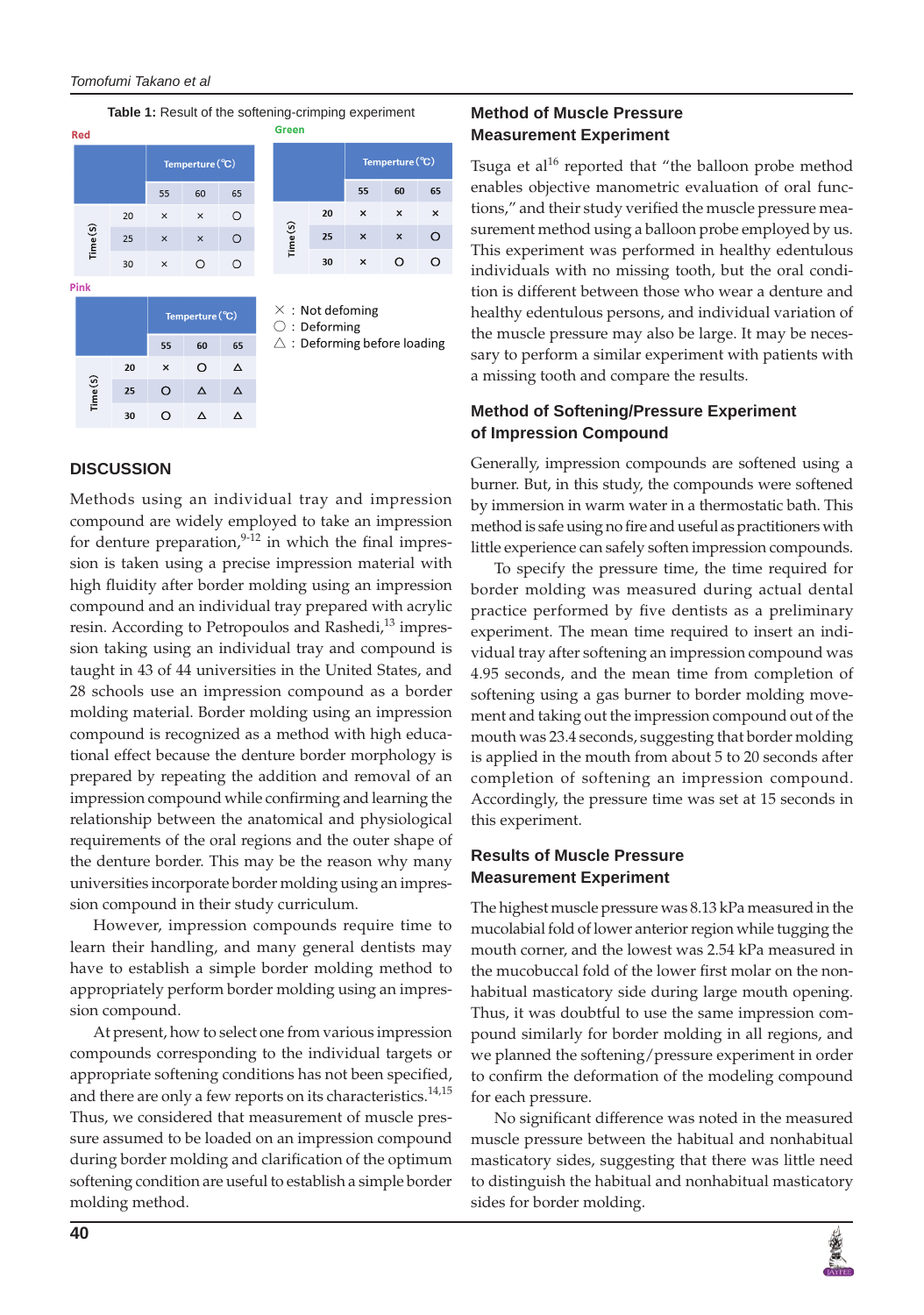# **Softening/Pressure Experiment of Impression Compound**

The softening/pressure experiment clarified the water temperature and immersion time required to soften the impression compounds by immersion in warm water for border molding. Green was deformed by all pressure loads tested, when it was immersed in 60°C water for 30 seconds and 65°C water for 25 seconds. Pink was deformed by all pressure loads when it was immersed in 55°C water for 25 seconds, 60°C water for 20 seconds, and 65°C water for 20 seconds. Red was deformed by all pressure loads when it was immersed in 60°C water for 30 seconds and 65°C water for 20 seconds. It was clarified that green and red are applicable for all functional movements after immersion in 60°C water for 30 seconds, and pink is applicable after immersion in 55°C water for 25 seconds or 60°C water for 20 seconds.

Since the lowest muscle pressure (2.54 kPa) measured on the nonhabitual masticatory side of the mucobuccal fold of the lower first molar during large mouth opening was significantly lower on the muscle pressure measurement experiment, it was doubtful to use the same impression compound similarly to these regions, but the three impression compounds tested were similarly deformed by the maximum (8.1 kPa) and minimum (2.5 kPa) pressure loads when the softening conditions were met, suggesting that, for border molding, it is more important to sufficiently soften an impression compound rather than selecting an impression compound for each region.

## **Simple Border Molding and Its Clinical Application**

In the normal border molding procedure using an impression compound, an impression compound mounted in an individual tray is softened using a burner, immersed in water to reduce the temperature of the impression compound at the chair-side, and then placed in the mouth. In addition to the necessity of learning the handling of impression compounds, border molding using an impression compound requires many considerations within a short time (insertion of an individual tray into the mouth and instruction of the patient to perform functional movements). Thus, it may be difficult for inexperienced dentists. We designed a method in which an impression compound is mounted on an individual tray prepared on a diagnostic cast when the tray is prepared, and the tray is immersed in warm water at the chair-side to soften it for border molding. We considered that border molding becomes simple by immersing an individual tray with a mounted impression compound in warm water to soften it, followed by border molding.

In addition, the safety of border molding in home dental care may be improved because no burner is used at the chair-side.

# **CONCLUSION**

The muscle pressure assumed to be loaded on an impression compound during border molding and the optimum softening condition was investigated in healthy edentulous individuals with no missing tooth. The following were concluded:

- The highest muscle pressure assumed to be loaded on an impression compound during border molding was 8.13 kPa measured in the mucolabial fold of lower anterior region during tugging the mouth corner, and the lowest was 2.65 and 2.54 kPa measured on the habitual and nonhabitual masticatoryside mucobuccal folds of the lower first molars respectively.
- It was clarified that the impression compounds can be softened to border molding applicable softness by immersing them in warm water.

By preparing 60°C warm water and immersing green and red into the water for 30 seconds and pink for 20 seconds, border molding using these compounds was possible.

# **REFERENCES**

- 1. Bolouri A, McCarthy SL. The use of pre-border-molded custom trays in complete denture fabrication. J Prosthet Dent 2001 Dec;86(6):655-657.
- 2. Abdel-Hakim AM, Al-Dalgan SA, Al-Bishre GM. Displacement of border tissues during final impression procedures. J Prosthet Dent 1994 Feb;71(2):133-138.
- 3. Solomon EG. Single stage silicone border molded closed mouth impression technique – Part II. J Indian Prosthodont Soc 2011 Sep;11(3):183-188.
- 4. Drago CJ. A retrospective comparison of two definitive impression techniques and their associated postinsertion adjustments in complete denture prosthodontics. J Prosthodont 2003 Sep;12(3):192-197.
- 5. Yarapatineni, R, Vilekar A, Kumar JP, Kumar GA, Aravind P, Kumar PA. Comparative evaluation of border molding, using two different techniques in maxillary edentulous arches – An *in vivo* study. J Int Oral Health 2013 Dec;5(6):82-87.
- 6. Denen HE. Impressions for full dentures. J Prosthet Dent 1952 Nov;2(6):737-745.
- 7. Zinner ID, Sherman H. An analysis of the development of complete denture impression techniques. J Prosthet Dent 1981 Sep;46(3):242-249.
- 8. Zarb, GA.; Hobkirk, J.; Eckert, S.; Jacob, R. Boucher's prosthodontic treatment for edentulous patients: Complete dentures and implant-supported prostheses, 13th ed. St Louis: Mosby; 2012. p. 161-179.
- 9. Mehra M, Vahidi F, Berg RW. A complete denture impression technique survey of postdoctoral prosthodontic programs in the United States. J Prosthodont 2014 Jun;23(4):320-327.

*International Journal of Prosthodontics and Restorative Dentistry, April-June 2016;6(2):37-42* **41**